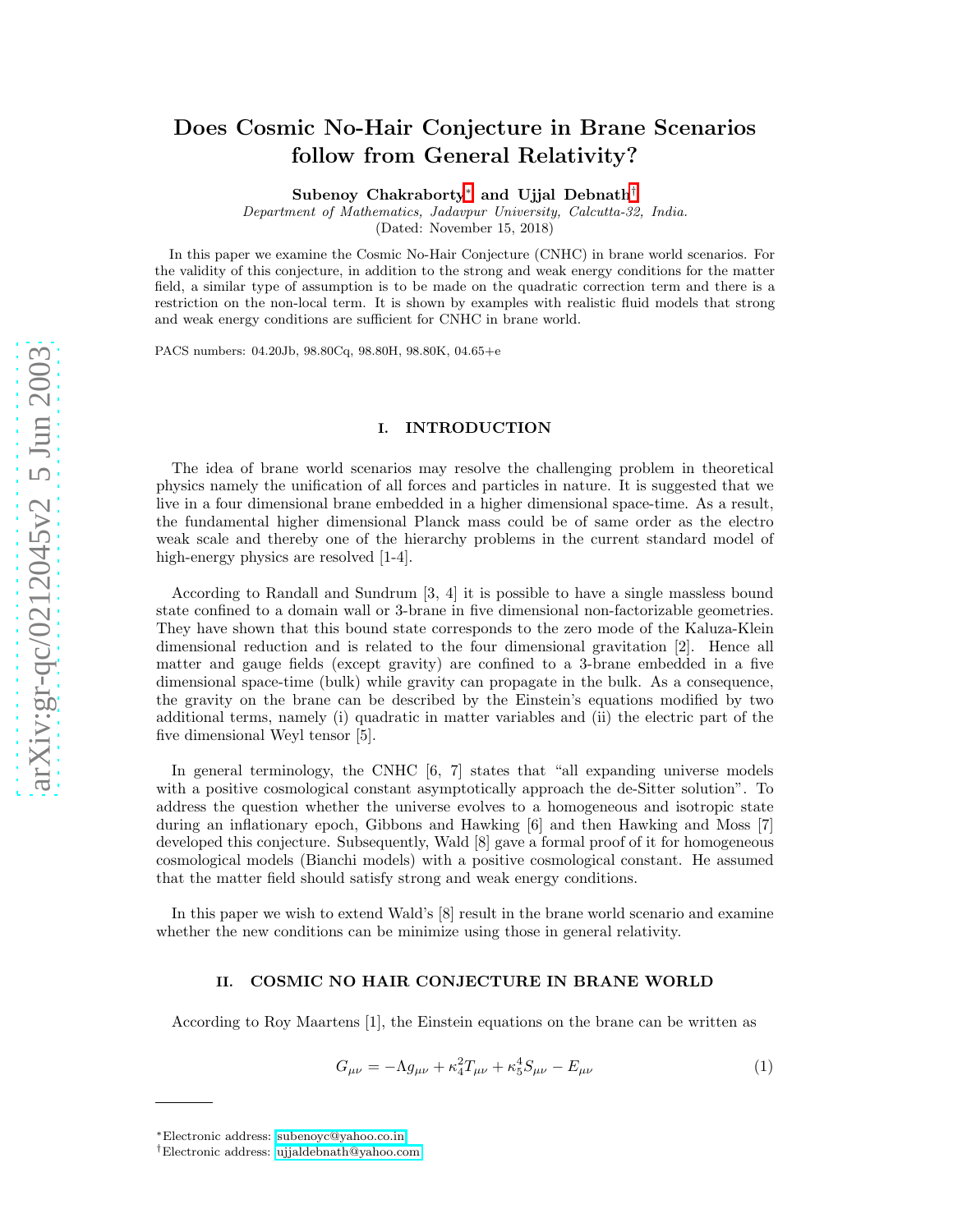where  $S_{\mu\nu}$  and  $T_{\mu\nu}$  are the two correction terms (local and non-local) in the energy momentum tensor. The local correction term  $S_{\mu\nu}$  has the expression

$$
4S_{\mu\nu} = \frac{1}{3}TT_{\mu\nu} - T_{\mu\rho}T^{\rho}_{\nu} - \frac{1}{2}g_{\mu\nu}\left(\frac{1}{3}T^2 - T_{\rho\sigma}T^{\rho\sigma}\right)
$$
(2)

while  $E_{\mu\nu}$  is the electric part of the 5D Weyl tensor in the bulk. Now the scalar constraint (initial value constraint) equation and the Roychoudhuri equation on the brane has the form

$$
G_{\mu\nu}n^{\mu}n^{\nu} = \Lambda + \kappa_4^2 T_{\mu\nu}n^{\mu}n^{\nu} + \kappa_5^4 S_{\mu\nu}n^{\mu}n^{\nu} - E_{\mu\nu}n^{\mu}n^{\nu}
$$
 (3)

and

$$
R_{\mu\nu}n^{\mu}n^{\nu} = -\Lambda + \kappa_4^2 \left( T_{\mu\nu} - \frac{1}{2} g_{\mu\nu} T \right) n^{\mu}n^{\nu} + \kappa_5^4 \left( S_{\mu\nu} - \frac{1}{2} g_{\mu\nu} S \right) n^{\mu}n^{\nu} - E_{\mu\nu}n^{\mu}n^{\nu} \tag{4}
$$

where  $n^{\mu}$  is the unit normal to the spatial homogeneous hypersurfaces. In terms of the homogeneous hypersurface elements namely, the projected metric  $h_{\mu\nu} (= g_{\mu\nu} + n_{\mu}n_{\nu})$  and the extrinsic curvature  $K_{\mu\nu}$  =  $\nabla_{\nu}n_{\mu}$  and using the Gauss-Codazzi equations the above two equations namely equations (3) and (4) become

$$
K^{2} = 3\Lambda + \frac{3}{2}\sigma_{\mu\nu}\sigma^{\mu\nu} - \frac{3}{2} {}^{(3)}R + 3\kappa_{4}^{2}T_{\mu\nu}n^{\mu}n^{\nu} + 3\kappa_{5}^{4}S_{\mu\nu}n^{\mu}n^{\nu} - 3E_{\mu\nu}n^{\mu}n^{\nu}
$$
 (5)

and

$$
\dot{K} = \Lambda - \frac{1}{3}K^2 - \sigma_{\mu\nu}\sigma^{\mu\nu} - \kappa_4^2 \left(T_{\mu\nu} - \frac{1}{2}g_{\mu\nu}T\right)n^{\mu}n^{\nu} - \kappa_5^4 \left(S_{\mu\nu} - \frac{1}{2}g_{\mu\nu}S\right)n^{\mu}n^{\nu} + E_{\mu\nu}n^{\mu}n^{\nu}
$$
\n(6)

where the dot denotes the Lie derivative with respect to proper time,  $K$  is the trace of the extrinsic curvature,  $\sigma_{\mu\nu}$  is the shear of the time like geodesic congruence orthogonal to the homogeneous hypersurfaces and  $(3)R$  is the scalar curvature of the homogeneous hypersurfaces.

Using the idea of Wald and proceeding along his approach (for details see Wald et al [8] and Chakraborty et al [9]) one can find that for CNHC we must have

(a) 
$$
S_{\mu\nu}n^{\mu}n^{\nu} \ge 0 \quad \text{and} \quad \left(S_{\mu\nu} - \frac{1}{2}g_{\mu\nu}S\right)n^{\mu}n^{\nu} \ge 0 \tag{7}
$$

and

$$
(b) \t E_{\mu\nu} n^{\mu} n^{\nu} \le 0 \t (8)
$$

in addition to the weak and strong energy conditions for the matter field

$$
T_{\mu\nu}n^{\mu}n^{\nu} \ge 0 \quad \text{and} \quad \left(T_{\mu\nu} - \frac{1}{2}g_{\mu\nu}T\right)n^{\mu}n^{\nu} \ge 0 \tag{9}
$$

Now if we use the expression (2) for  $S_{\mu\nu}$  in (7) then we get

$$
\frac{1}{3}Tb - \frac{1}{2}T_{\rho\sigma}T^{\rho\sigma} - (T_{\mu\rho}n^{\mu})(T_{\nu}^{\rho}n^{\nu}) \ge 0
$$
\n(10)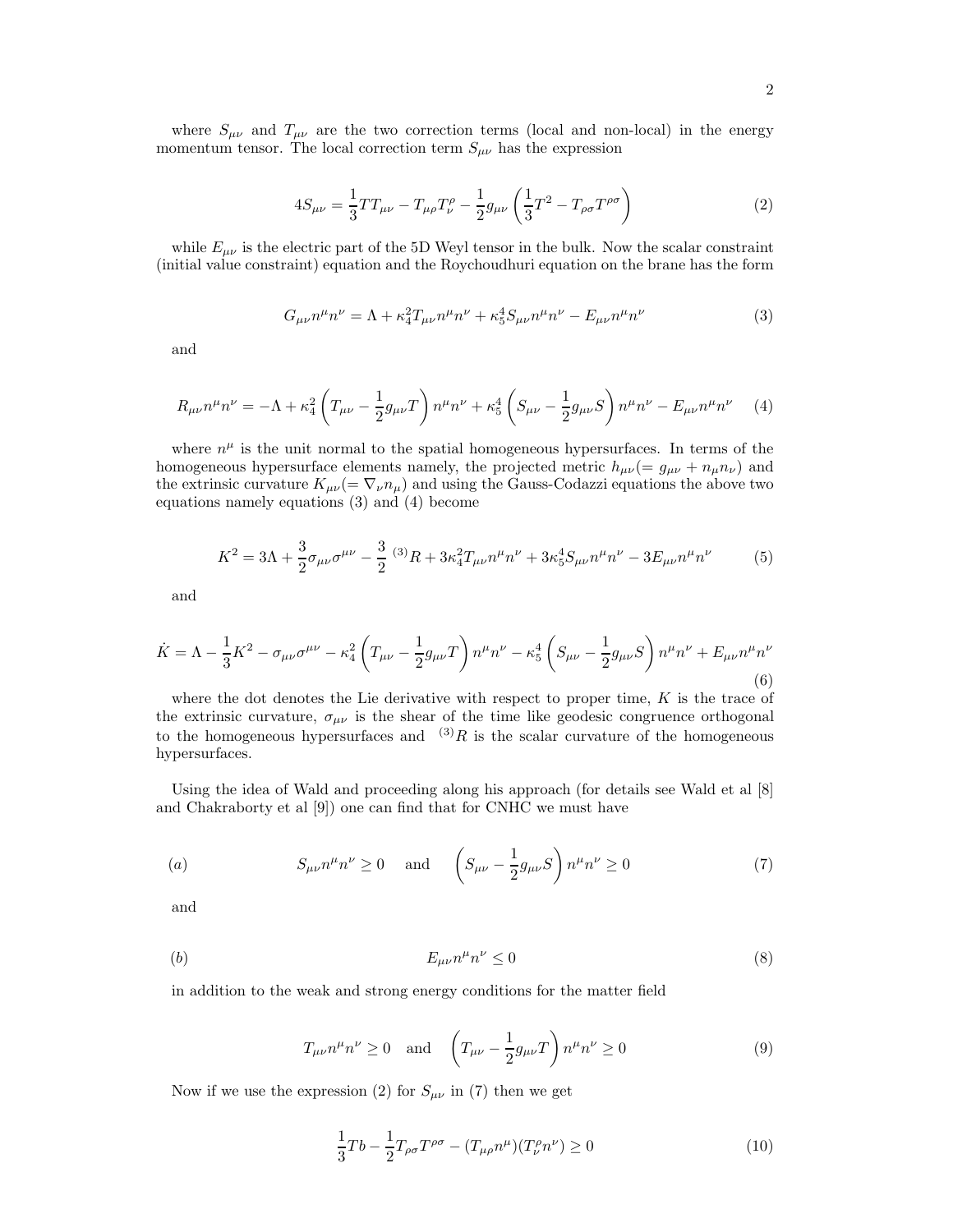and

$$
\frac{1}{3}Ta - (T_{\mu\rho}n^{\mu})(T_{\nu}^{\rho}n^{\nu}) \ge 0
$$
\n(11)

where  $a = T_{\mu\nu}n^{\mu}n^{\nu}$  and  $b = (T_{\mu\nu} - \frac{1}{2}g_{\mu\nu}T)n^{\mu}n^{\nu}$  are positive due to (9).

Also using the symmetry properties of  $E_{\mu\nu}$ , it is possible to decompose it with respect to any time like observer  $\vec{u}$  ( $u^{\alpha}u_{\alpha} = -1$ ) as [5]

$$
E_{\mu\nu} = -\left(\frac{\kappa_5}{\kappa_4}\right)^4 \left[ \left( u_{\mu} u_{\nu} + \frac{1}{3} h_{\mu\nu} \right) U + 2(u_{\mu} Q_{\nu}) + P_{\mu\nu} \right]
$$

with the properties

$$
Q_{\mu}u^{\mu} = 0
$$
,  $P_{(\mu\nu)} = P_{\mu\nu}$ ,  $P^{\mu}_{\mu} = 0$ ,  $P_{\mu\nu}u^{\nu} = 0$ 

If we consider the Bianchi models then due to the symmetry of the spatial geometry we may choose

$$
Q_{\mu} = P_{\mu\nu} = 0,
$$

and the scalar part namely  $U$  is termed as dark energy density as it has energy-momentum tensor that of a radiation perfect fluid. So the restriction (8) implies that dark energy density should be always positive i.e.,

$$
U \ge 0\tag{12}
$$

As it is not possible to make any restriction on  $T_{\mu\nu}$  to satisfy inequations (10) and (11), so let us examine with some realistic model for the matter field.

## III. EXAMPLES

#### (a) Perfect fluid model:

In this case the energy-momentum tensor has the form

$$
T_{\mu\nu}=(\rho+p)n_\mu n_\nu+pg_{\mu\nu},\quad n_\mu n^\mu=-1
$$

with  $\rho$  and  $p$  as the energy density and isotropic pressure respectively.

The weak and strong energy conditions demand

$$
a = \rho \ge 0 \quad \text{and} \quad 2b = \rho + 3p \ge 0 \tag{13}
$$

Hence the inequations  $(7)$  (i.e., inequations  $(10)$  and  $(11)$ ) take the form

$$
\rho^2 \ge 0 \quad \text{and} \quad \rho(3p + 2\rho) \ge 0 \tag{14}
$$